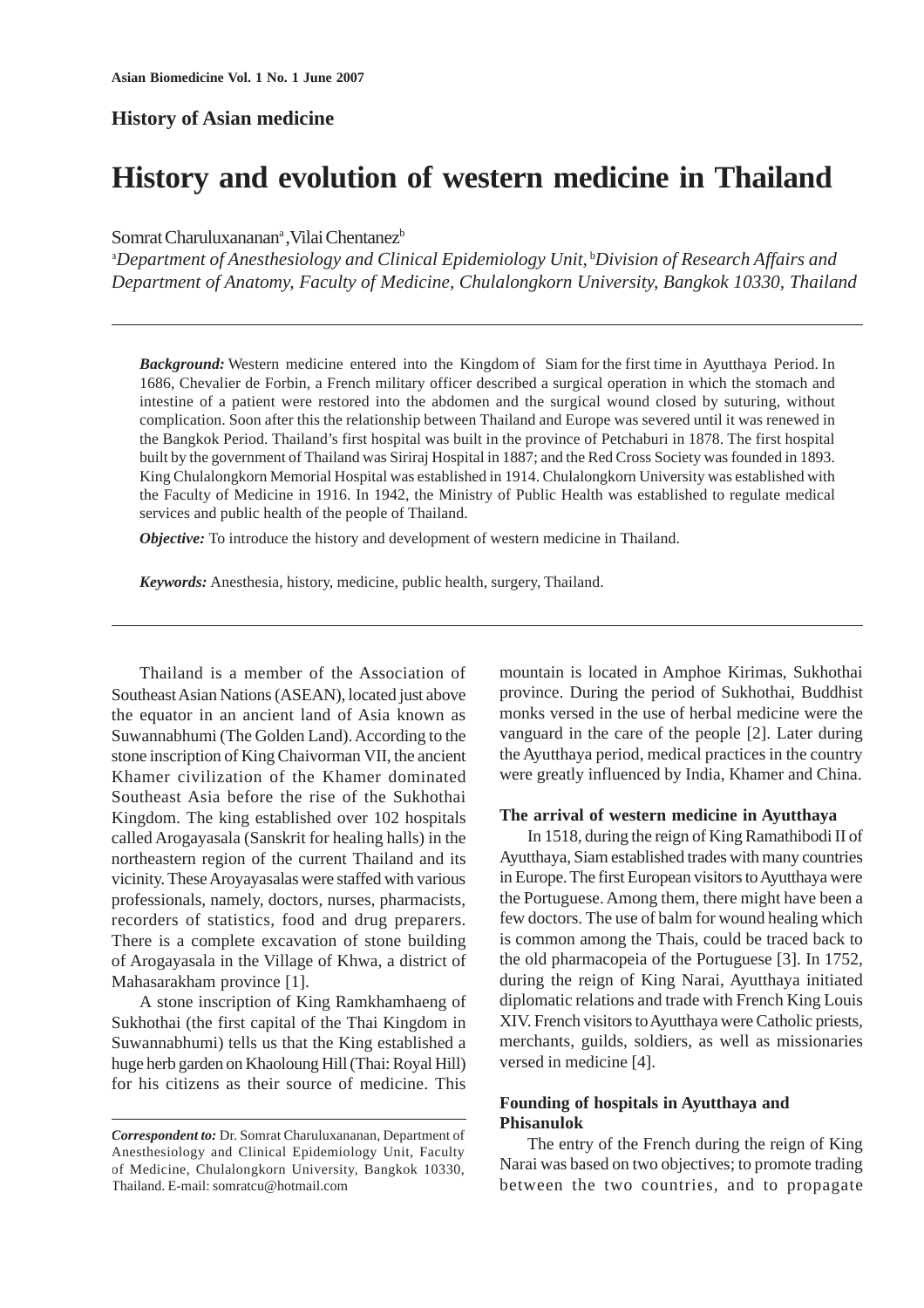Catholicism. The French mission demanded the inclusion of Catholic priests. Evidently, King Narai donated a plot of land along a river bank of Ayutthaya for the construction of St. Joseph Church. Later in 1669, Bishop Lambert and Bishop Ballue constructed a small hospital, staffed with Father Lano as the head doctor. In less than a decade, the hospital grew into two buildings, one as a ward for male patients and the other for female. The number of the patients once rose to 90 [5]. In the hospital, there was a facility for the distribution of medicine where 200-300 people waited each day for their medicine. Apart from Fr. Lano, a medical doctor, Mr. Rene Charbonneau, and Catholic brother worked there as a nurse. Another hospital was later established in Phitsanulok [5].

#### **Evidence of surgical operation in Ayutthaya**

During the reign of King Narai, a document written by Chevalier de Forbin described an uprising of Muslims from Makasan at the Wichaiprasit Citadel in Bangkok. He described a life-saving operation to rescue a young French man named Beauregard who was stabbed with a dagger which drew his stomach and bowl out of his abdomen, as follows [6,7] "As I drew near the bed and examined the young man more strictly, I saw that he breathed still, but he could not speak and his mouth was all in a froth. I found his belly open and his very entrails and stomach hanging out upon his thighs. Not knowing what to do to help him, because I had no remedy nor surgeon, I ventured to manage him in the best manner I could myself". Having to this end provided a couple of needles and some silk, I restored his entrails to their place, and sew the wound up, in the manner as I had before observed on the like occasions. I then made a couple of ligatures, which I tied together, and after having beat the white of an egg and mingled it with some fied it for ten days together upon the patient, with such success that he was cured. Indeed Beauregard never had any fever, or other bad symptom. I observed that when I replaced his entrails in his belly, they were grown as dry as parchment, and clotted with coagulated blood, yet it did not hinder the perfect cure which followed in a few days."

Chevalier de Forbin was a military officer and not a physician. However, he had seen such medical procedures in battle. This event which took place in the middle of July 1686, is known to be the first record of surgical operation in Thailand. Relations between Ayutthaya and Europe ended abruptly at the end of

the reign of King Narai. This gloomy situation did not improve throughout the Ayutthaya and Thonburi periods. Siam's relationship with the West began to flourish again during the early Bangkok period under the Chakri Dynasty.

**Fig. 1** shows a sketch of Chevalier de Forbin. Chevalier de Forbin received the title of Ook Phra Saksongkram in the feudal system of Siam.

## **The return of western medicine**

In 1828 a group of Christian missionaries led by Reverend Dr. Carl Augustus Freidrich Gutslaff, a German, and Reverend Jacob Thomlin, a Britain, entered Siam. They published books for propagation of the Christian religion with distribution of medication for the ill. Evidently, the works of missionaries in Thailand had a great role in the development of modern medicine in the country [3]. Their works are summarized.

Dr. Dan Beach Bradley, MD, an American, and recognized medical pioneer in the country, arrived in Siam on July 18th, 1835. (**Fig. 2**) In 1836, he established a store for the distribution of drugs, similar to modern dispensaries. He pioneered small pox vaccination. Apart from his services as a caregiver for patients with common diseases, he was known



**Fig. 1** Chevalier de Forbin in the costume of a grand admiral of Siam. This supposed portrait appeared as the frontispiece to the first French edition of Forbin's memoirs published in Amsterdam in 1729 [6].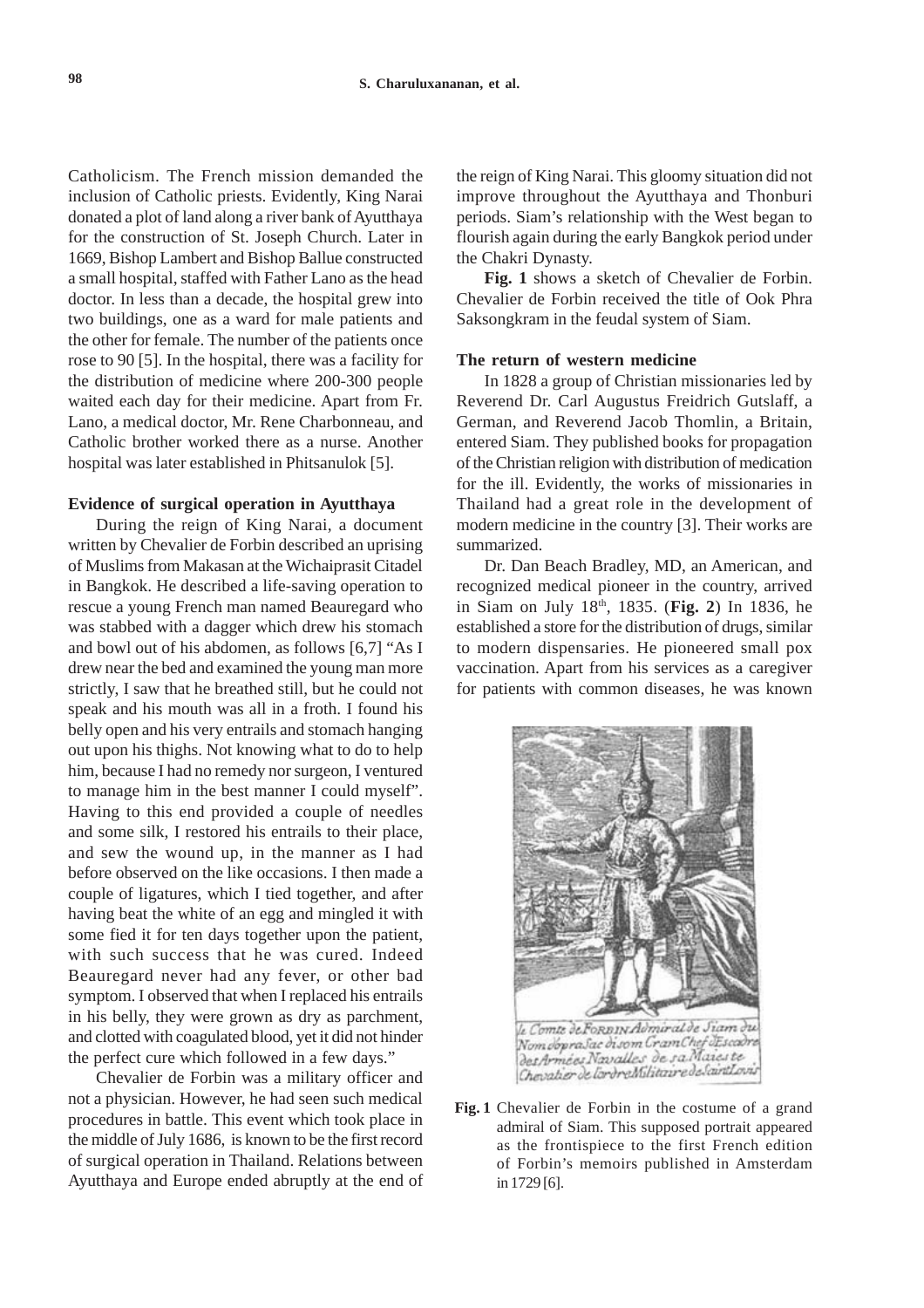

**Fig. 2** Dr. Dan Beach Bradley (1804-1873).

for his care for those with contagious diseases and of epidemics, common in those days such as small pox and cholera. He also designed the Thai alphabets for printing in 1837. In 1841, he authored a book for vaccination of smallpox and translated an American textbook on prenatal care into Thai which was the first book on obstetrics in Thailand [8, 9].

## *First operation record by surgeon*

In August 27<sup>th</sup>1835, Dr. Bradley described an incision of an abscess on the forehead above the left eyebrow of a Chinese man named "Doung". The circumference of the base of the abscess was eight inches. The procedure was done without any anesthesia or ether. He had to operate while the crying patient was restrained by his assistants. The operation was 5 minutes [10].

On January 13<sup>th</sup>, 1837, a tragic accident took place. A canon, normally used for signaling, exploded during a temple festival sponsored by a high-ranking officer (Chaophraya Phra Klang) in Thonburi. Eight people were killed instantly and many were injured. Among the injured was a Buddhist monk whose arm was badly wounded and fractured. To save his life, Dr. Bradley had to amputate his arm right on the spot. Recovery from the operation was uneventful and the wound healed normally. This operation brought great fame to Dr. Bradley [9].

## *First blood transfusion*

Dr. Bradley gave the first blood transfusion to one of his peers who was suffering from postpartum bleeding. This was the first blood transfusion in the

orient. However, the procedure did not succeed due to the lack of the knowledge of blood groups in those days, and the American patient died.

## *First anesthesia in Thailand*

In 1857, Dr. Samuel Reynolds House, MD, another American missionary from the state of New York, arrived in Siam. He offered medical services and gave free medicine to his patients. Later, he brought the knowledge of science to the nobles of Siam. He dedicated himself to education and was one of the cofounders of the Bangkok Christian College. Dr. House removed a big piece of wood from the foot of an elderly woman under general anesthesia. He could be considered as the first anesthesiologist in Thailand [9]. **Figure 3** is a sketch of Dr. Samuel Reynolds House.

#### **Early hospitals in Thailand**

#### *The first hospital*

The missionary group of Dr. House later expanded the hospital to provincial areas, beginning with Petchaburi. This led to the construction of the first hospital in the province of Petchaburi by Dr. E.A. Sturg [9].

# *The first public hospital established by the government*

In 1881, cholera struck Bangkok and vicinity. King Chulalongkorn, Rama V, immediately commanded constructions of 48 hospitals for cholera treatment. These hospitals were demolished after the epidemic ended [11].



**Fig. 3** Dr. Sumuel Reynolds House (1847-1876).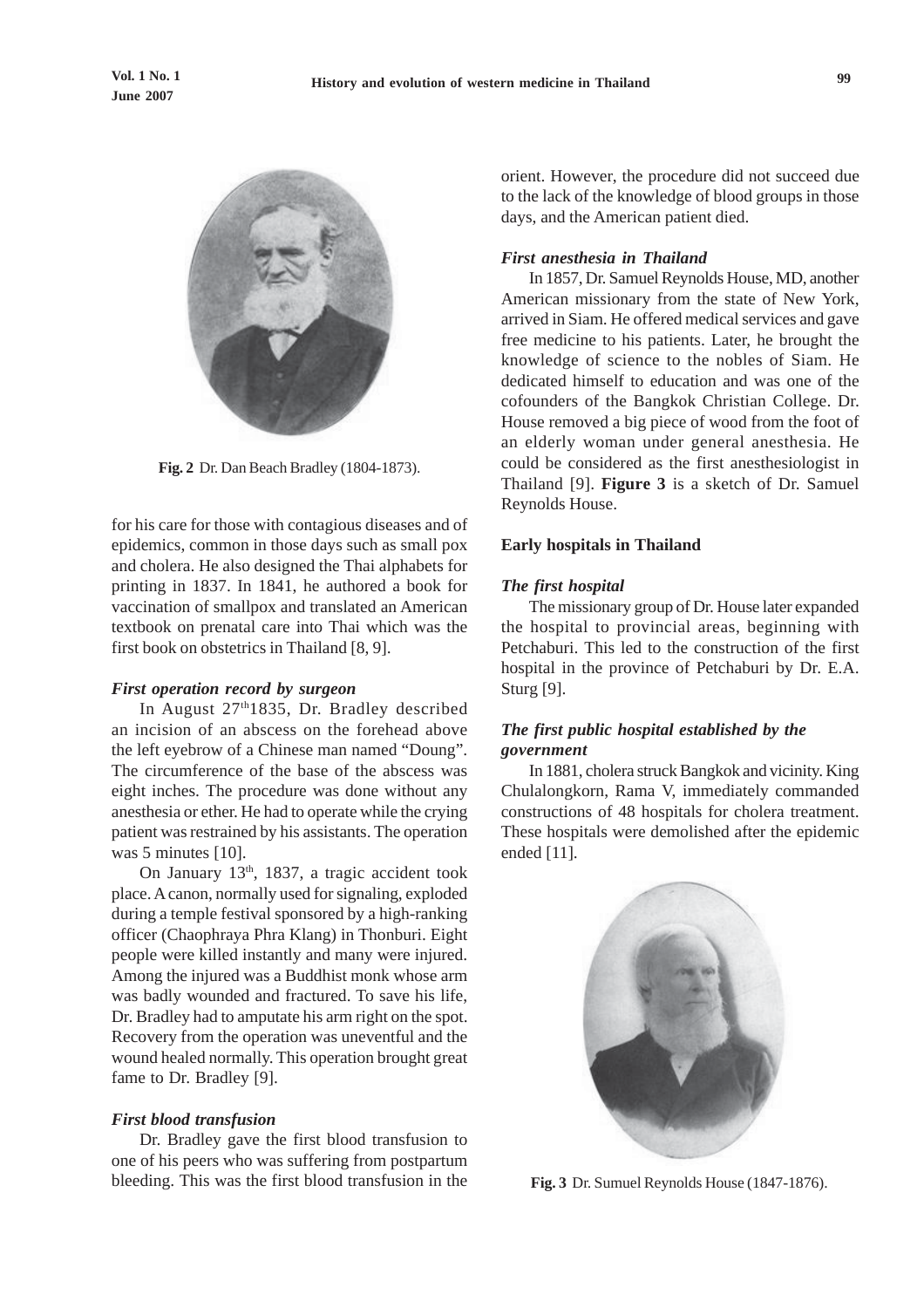## **The founding of Siriraj Hospital**

In 1887, His Royal Highness Siriraj Kakuthapan, beloved Crown Prince of King Chulalongkorn, Rama V, died of dysentery. The king donated a piece of land and money for the construction of Siriraj Hospital as the first royal hospital for the care of the Thai people [11, 12].

## **The founding of the Thai Red Cross Society**

In 1893, King Chulalongkorn, Rama V, established a charity organization called Sapha Unalome Daeng, having Queen Sawangwattana as the Chair of the Founding Committee, and Queen Sawaphapongsri as the Chair of Administration Board, which later became the Red Cross Society of Siam and then the Thai Red Cross Society [13].

# **The founding of King Chulalongkorn Memorial Hospital**

When King Chulalongkorn, Rama V, passed away, King Vajiravut, Rama VI, and 42 other members of the royal family donated their money into the fund of Queen Sri Patcharin for the construction of a hospital as his memorial monument. An Italian architect was employed to design the hospital to serve as an oriental-style memorial for the beloved King Rama V. In the beginning, the project was under the control of Ministry of Defense and later passed on to the management of the Thai Red Cross Society. The hospital was built on a plot of land of 136 *rai* (54.4 acres) donated by King Rama VI, a royal property in the district of Pathumwan close to the construction site of the new university. The hospital officially opened on May 30<sup>th</sup>, 1914 and was named King Chulalongkorn Memorial Hospital [14]. It currently hosts the Faculty of Medicine of Chulalongkorn University.

#### **The founding of Chulalongkorn University**

Chulalongkorn University originated from the long building adjacent to the Pimanchaisri Gate of the Royal Grand Palace, established in 1899 as a school for civil servants to serve during the reign of King Chulalongkorn, Rama V. Later, King Vajiravut, Rama VI, upgraded the school to Chulalongkorn University on March 26<sup>th</sup>, 1916, having the Faculty of Medicine, Siriraj Hospital as one of the four founding faculties [15]. Later, Prince Mahidol of Songkhla, the father of our current King Bhumipol, contacted the Rockefeller Foundation to establish academic collaboration with Chulalongkorn University and improved medical education and training for the Faculty of Medicine at Siriraj Hospital to meet modern standards [15]. The Faculty of Medicine was then the forerunner of the University of Medicine, later named Mahidol University, and later of Chulalongkorn University, Faculty Medicine.

#### **Royal bestowal of medical degrees**

On October 25<sup>th</sup>, 1930, King Rama VII (Prachatipok) together with his Queen, visited Chulalongkorn University to preside over the ceremonial awarding of the first degrees to graduates of the medical school. The ceremony began with a solemn declaration, and after the degrees were awarded, it ended with graduates taking The Oath. King Bhumiphol, Rama IX, has revised The Oath, which is currently used in the degree ceremony for graduates of medical school. It was used for the first time on July 11, 1994 in the ceremony for graduates who were trained at King Chulalongkorn Memorial Hospital [15].

#### **The founding of the Ministry of Public Health**

The Department of Nursing was the forerunner of the Ministry of Public Health, which was under the Ministry of Interior, during the reign of King Vajiravut, Rama VI. Later it was renamed the Department of Public Health. It was during the reign of King Anandhamahiol, Rama VIII that the Ministry of Public Health was founded by merging medical works and public health care into a ministry on March 7<sup>th</sup>, 1942. This establishment has led the progression of the public heath system for the nation [16].

# **Progress of medical activities and public health services**

Currently, the Ministry of Public Health has established healthcare services in every district. It is working to achieve modern accreditation at every local hospital. Several regional hospitals in different regions are working to develop medical schools capable of helping meet Thailand's need for medical doctors.

Thailand now has 17 faculties of medicine which are engaged in medical education and services as well as publications of medical research. Currently, the Faculty of Medicine of Chulalongkorn University, the Faculty of Medicine of Siriraj Hospital and of Ramathibodi Hospital Mahidol University published the largest number of research publications [17].